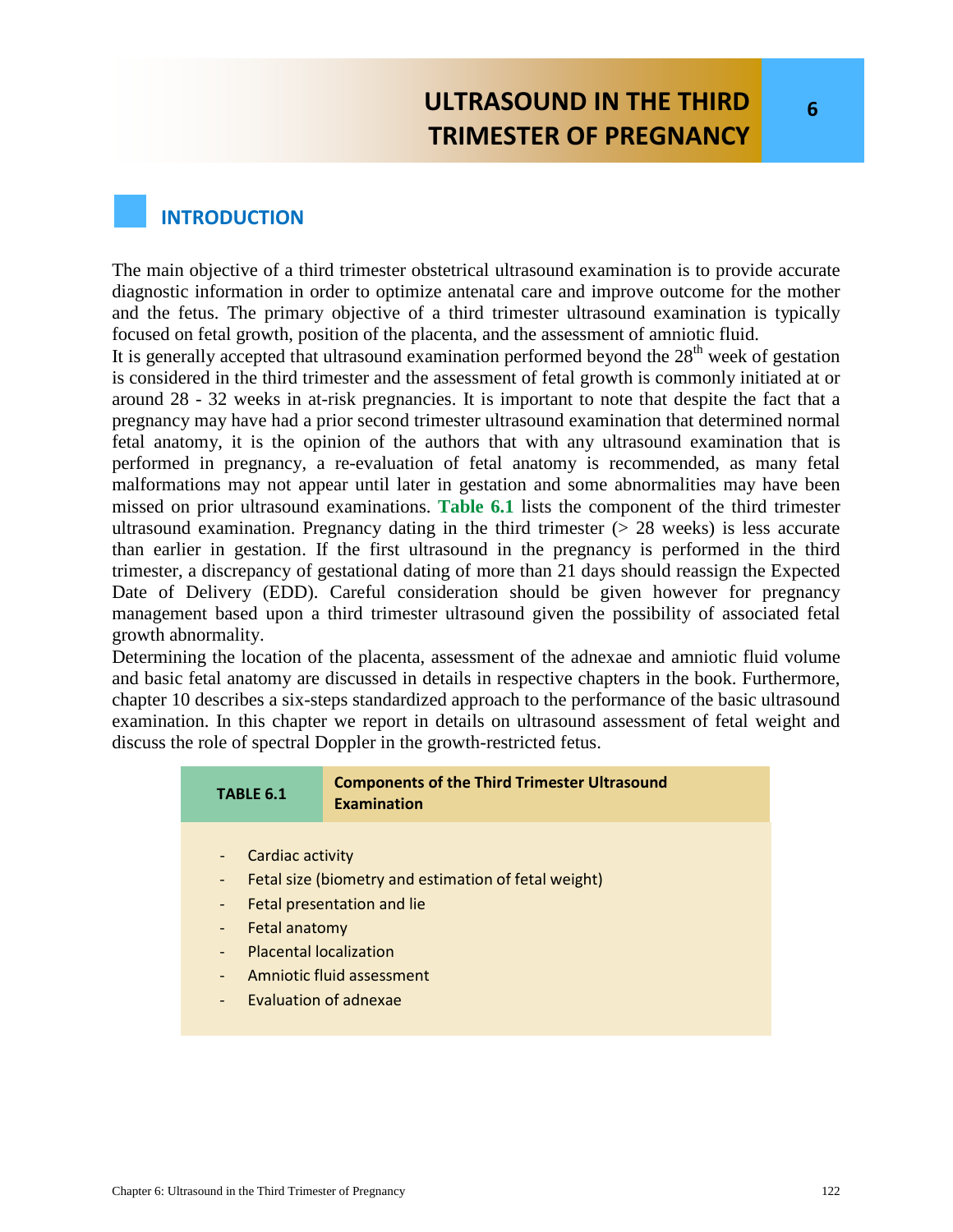### **ASSESSMENT OF FETAL WEIGHT**

Pregnancy dating should not be performed in the third trimester given the inaccuracy of ultrasound in that gestational window, as the range is as wide as plus or minus 3 weeks. When faced with a pregnancy with unknown menstrual dates, presenting for an ultrasound in the third trimester, ultrasound dating in this scenario should be used for clinical management and if pregnancy induction is desired, consideration for documentation of fetal lung maturity should be performed.

Estimating fetal weight requires assessment of multiple biometric parameters, which typically include measuring the Biparietal Diameter (BPD), Head Circumference (HC), Abdominal Circumference (AC) and Femur Length (FL), and deriving the actual weight via a mathematical formula. Several formulas are currently available, but the one that is commonly preselected in the software of most ultrasound equipment is that developed by Hadlock et al (1). On-going studies will generate, in the near future, fetal weight formulas that are more contemporary. Details on the accurate measurement of the BPD, HC, AC and FL are described in chapter 5. Estimating fetal weight is more critical in the third trimester as it becomes important to detect fetal growth restriction or macrosomia. However, it should be considered that the assessment of fetal weight by ultrasound is more precise, the closer the fetal weight is to the mean. As the fetal weight falls outside the two standard deviations from the mean, the error in the ultrasound measurement increases. At both ends of the Gaussian curve (towards growth restriction and macrosomia), the fetal weight estimation becomes less precise and the measurement error commonly exceeds 10%. **Table 6.2** lists some important points related to estimating fetal weight by ultrasound.

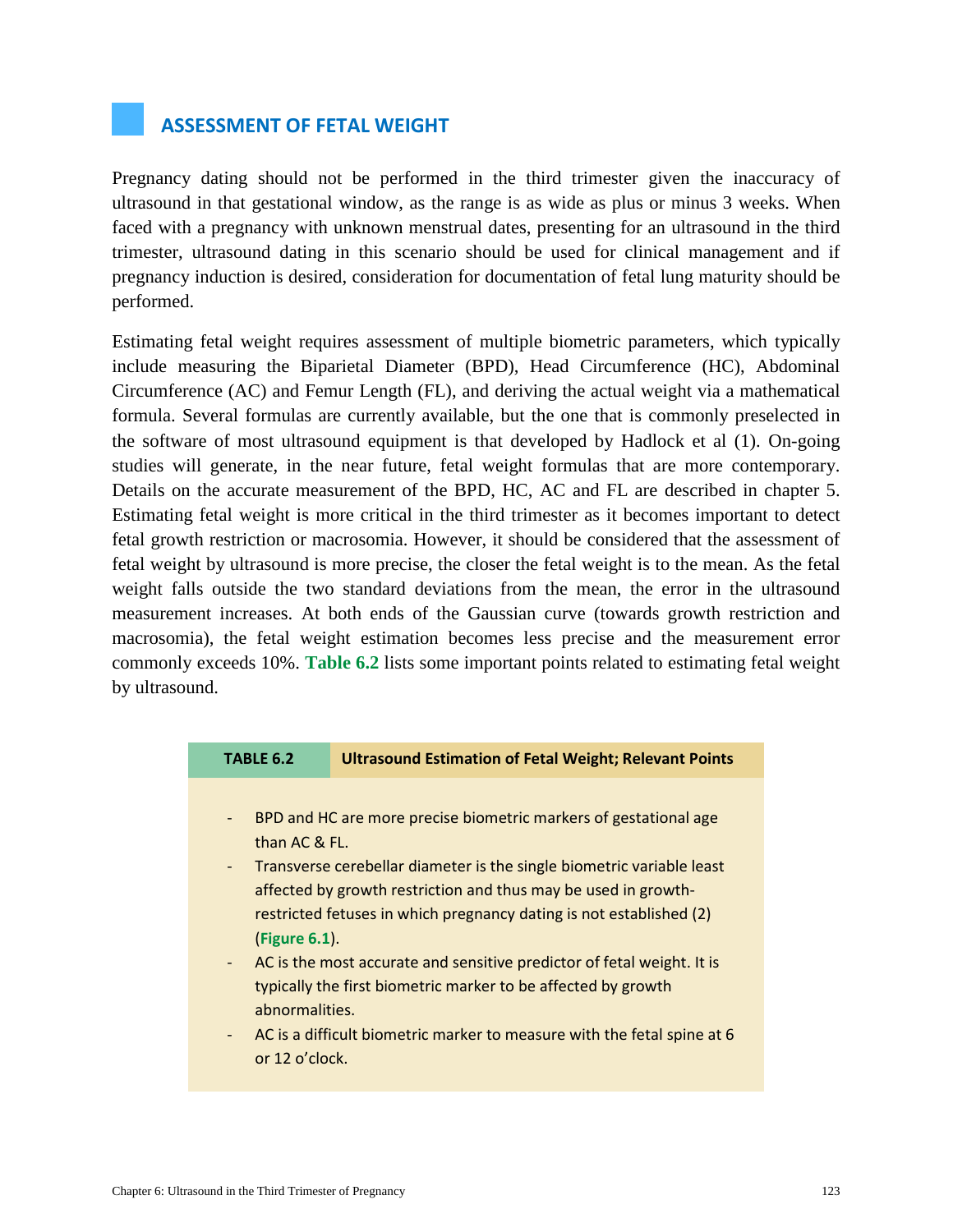

**Figure 6.1**: Transverse plane of the fetal head at the level of the posterior fossa showing the cerebellum. Measurement of transverse cerebellar diameter (shown) is least affected by fetal growth restriction.

# **INTRAUTERINE GROWTH RESTRICTION**

Intrauterine growth restriction (IUGR) is defined by a sonographic estimated fetal weight below the 10th percentile for gestational age. It is a complex problem with various definitions, poor detection and limited preventive or treatment options. Evidence also link IUGR with impaired intellectual performance and diseases like hypertension and obesity in adulthood (3). It is important however to detect IUGR before birth as when IUGR is diagnosed prenatally and fetal surveillance is performed, pregnancy outcomes can be improved (4-6). IUGR has been classified as symmetrical or asymmetrical based upon whether the HC is affected or not. This classification differentiates early (symmetrical) versus late (asymmetrical) IUGR, with early IUGR being more commonly associated with chromosomal abnormalities or fetal infections. It is commonly agreed that the management is similar for both forms of IUGR and this distinction is no longer of real clinical value.

The first suspicion for the presence of IUGR may come from lagging fundal heights on prenatal visits. It is important to note that this screening method is effective when accurate fundal height measurements are obtained and when serial fundal height examinations are done (7). Once IUGR is diagnosed prenatally, a targeted ultrasound examination should be performed to exclude fetal malformations. Furthermore the assessment of amniotic fluid is an essential component of pregnancy evaluation and fetal surveillance. Fetal surveillance includes cardiotocography in the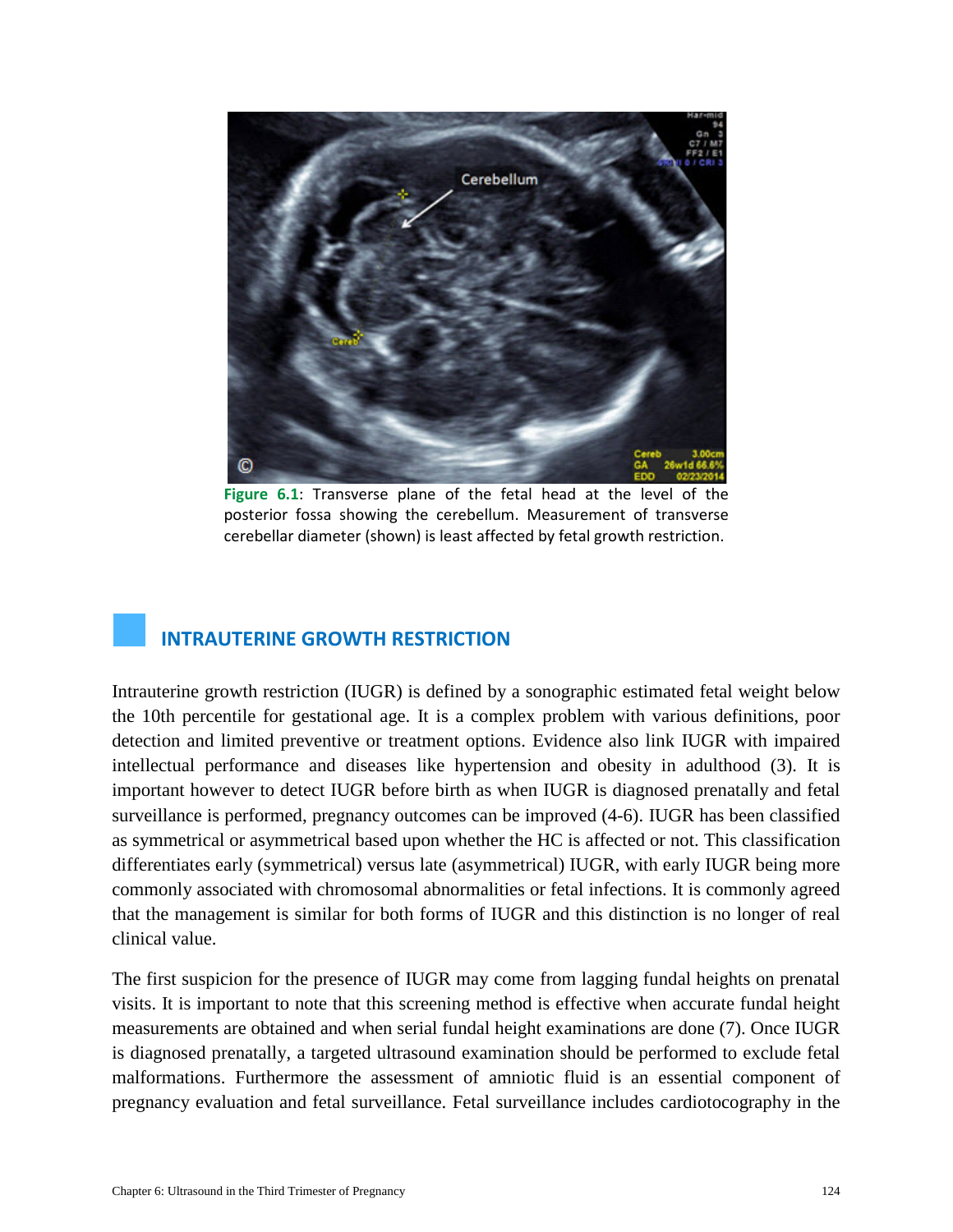form of non-stress testing and umbilical artery Doppler where available. Umbilical artery Doppler evaluation of IUGR has been shown to significantly reduce hospital admissions, duration of hospitalization, and perinatal mortality, without increasing the rate of unnecessary interventions (8). Doppler waveforms of the umbilical arteries can be obtained from any segment along the umbilical cord (**Figure 6.2**). In the same pregnancy, waveforms obtained near the placental end of the cord show more end-diastolic flow than waveforms obtained from the abdominal cord insertion (9). **Figure 6.3** shows umbilical artery Doppler waveforms obtained at the placental cord insertion. To optimize reproducibility, especially in multiple pregnancies, we recommend interrogating the umbilical artery at the abdominal cord insertion (**Figure 6.4**). The S/D ratio should be obtained in the absence of fetal breathing, and when the waveforms are uniform (**Figure 6.3** and **6.4**). Reversed end-diastolic velocity in the umbilical arterial circulation represents an advanced stage of placental compromise and has been associated with obliteration of more than 70% of arterioles in the placental tertiary villi (10, 11) (**Figure 6.5**). The presence of absent (**Figure 6.6**) or reversed end-diastolic flow in the umbilical artery is commonly associated with severe (birth weight below the 3rd percentile for gestational age) IUGR and oligohydramnios (12, 13). If Doppler surveillance is to be incorporated in clinical practice, the operators should undergo hands on training and should understand the physics of Doppler and the pathophysiology of placental insufficiency in fetal growth restriction.



**Figure 6.2**: Color Doppler mode showing the umbilical cord at its placental insertion site (A), free loop in the amniotic cavity (B), and at the fetal abdominal insertion (C).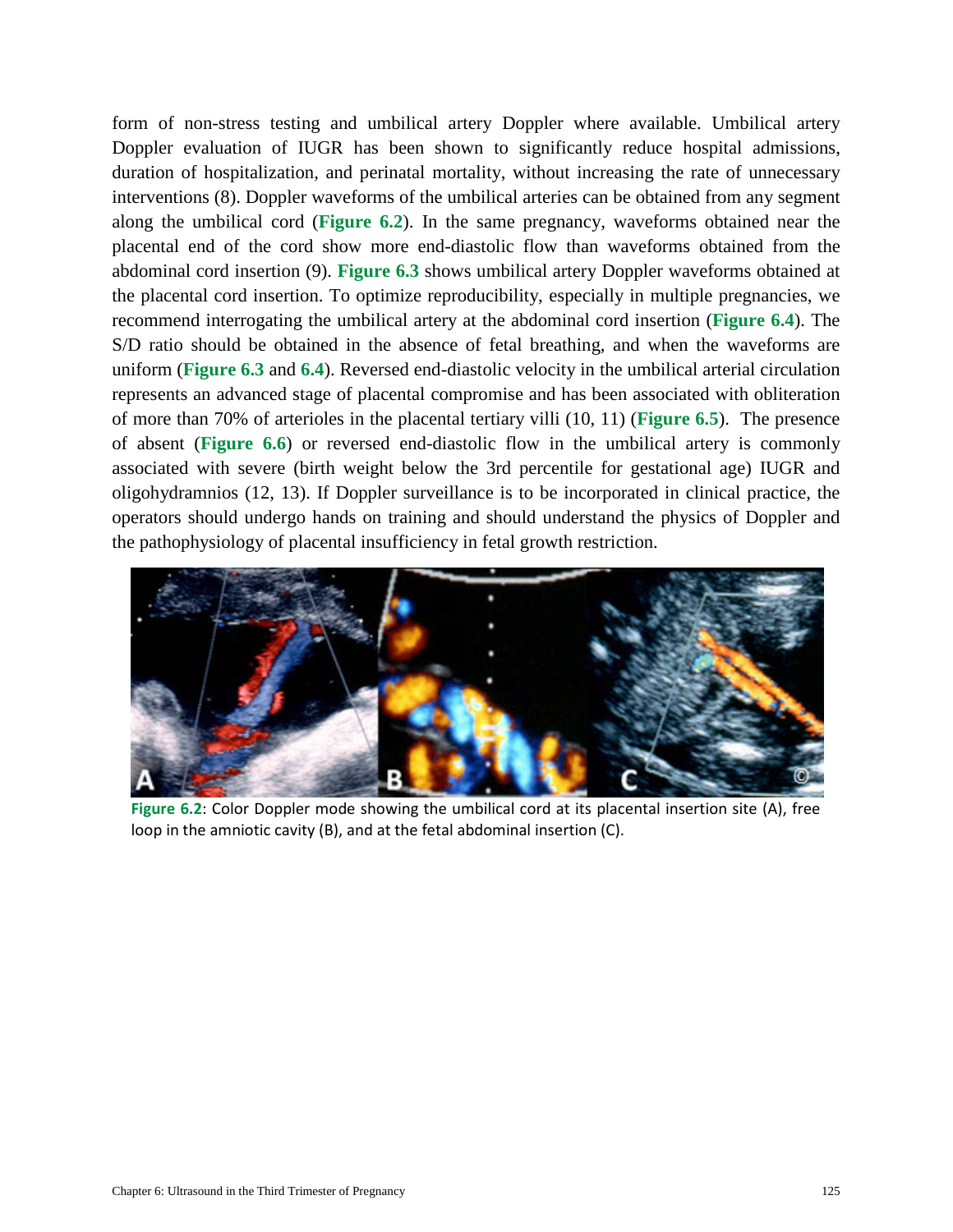

**Figure 6.3**: Spectral (Pulse) Doppler of the umbilical artery at the placental cord insertion. (S = Systole and D= Diastole). Note the uniformity of Doppler waveforms, implying absent fetal breathing.



**Figure 6.4**: Spectral (Pulse) Doppler of the umbilical artery at the abdominal cord insertion. (S = Systole and D= Diastole).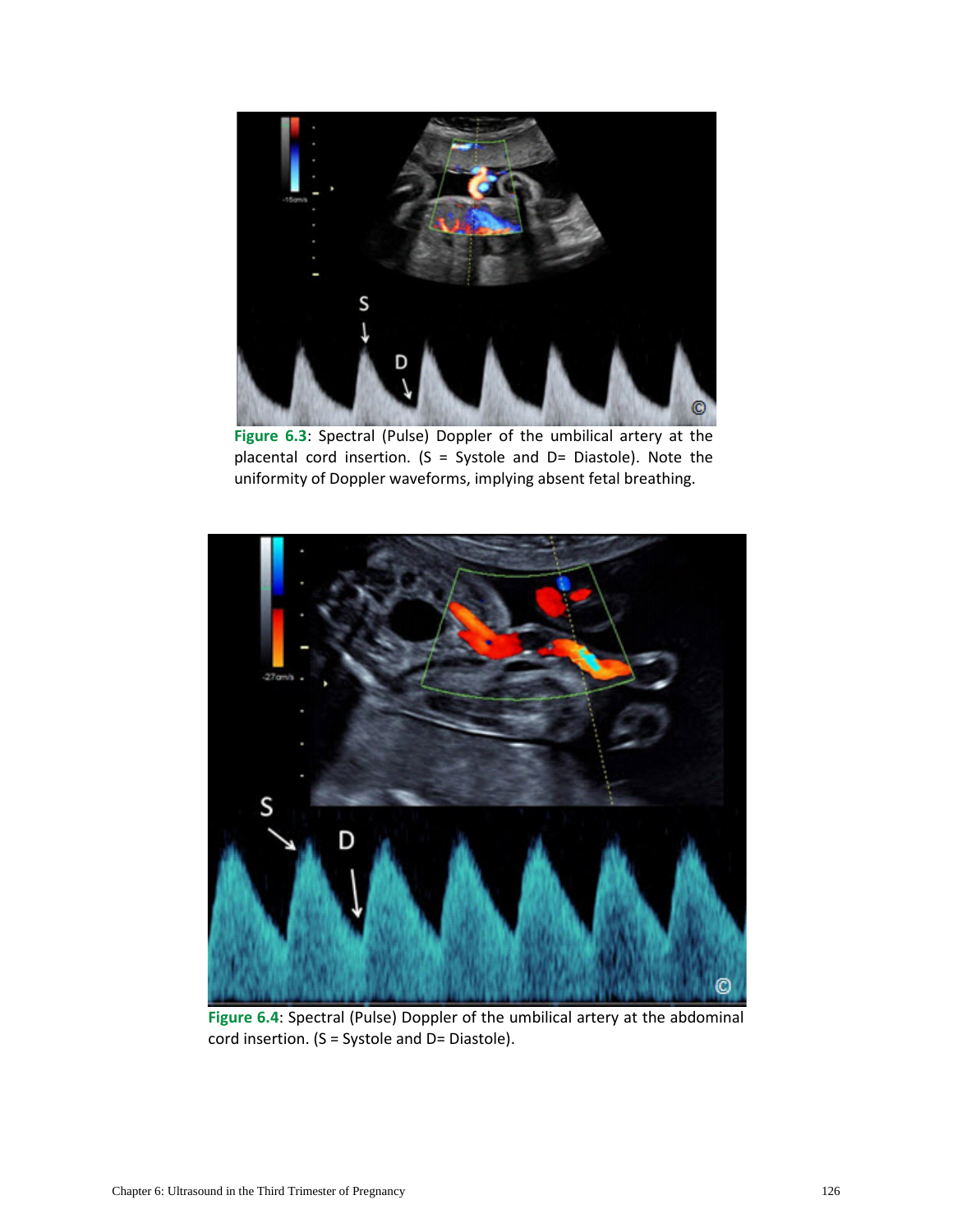

**Figure 6.5**: Spectral (Pulse) Doppler of the umbilical artery in a fetus with reversed end diastolic velocity (D). This pattern represents an advanced stage of fetal compromise (S = Systole).



**Figure 6.6**: Spectral (Pulse) Doppler of the umbilical artery in a fetus with absent end diastolic velocity (arrows).  $(S =$ Systole and D = Diastole).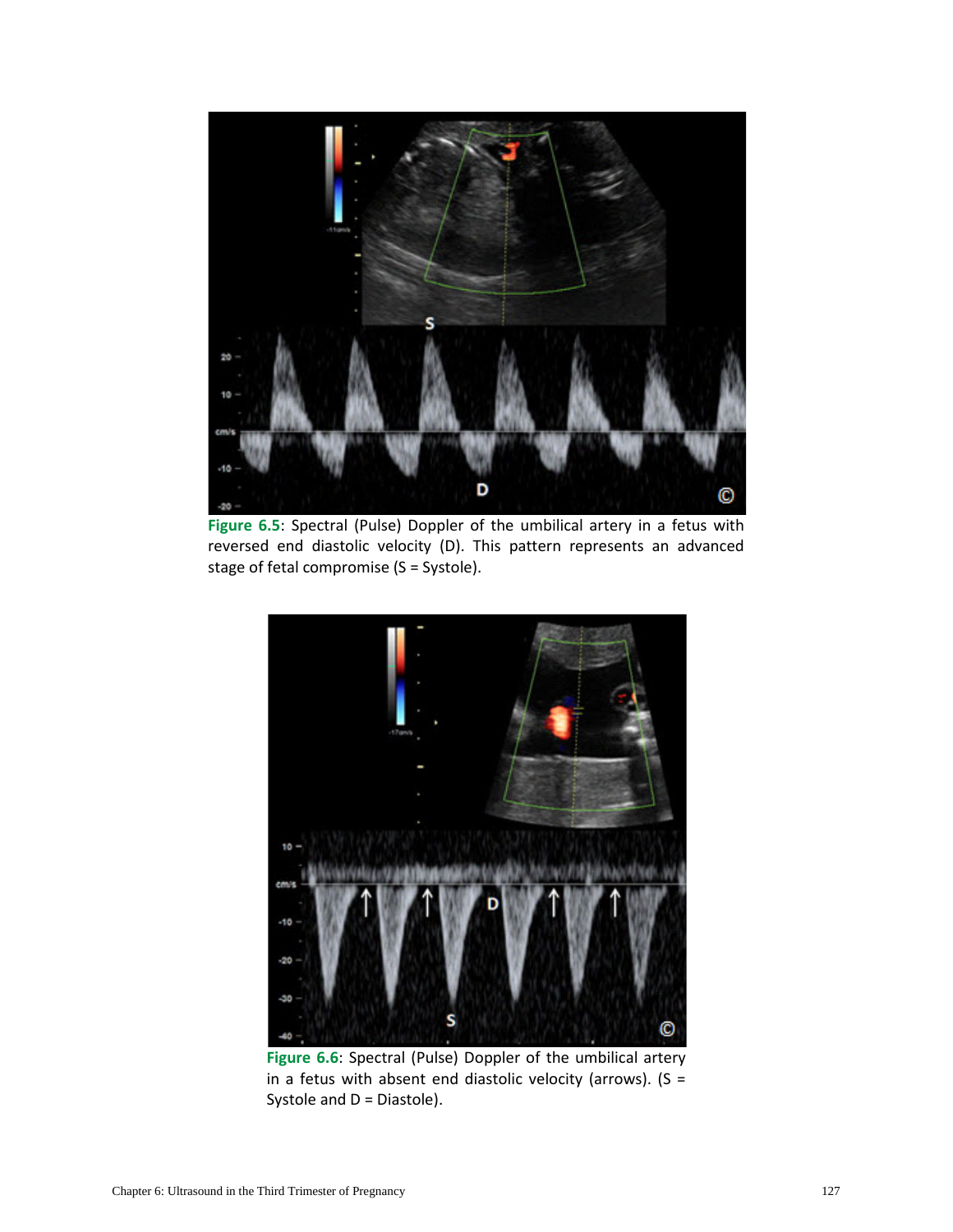The middle cerebral artery has also been used in surveillance of the IUGR fetus, in combination with the umbilical artery. Under normal conditions, the middle cerebral artery shows a high impedance circulation with continuous forward flow present throughout the cardiac cycle (**Figure 6.7**) (14). The middle cerebral arteries, which carry more than 80% of the cerebral circulation, represent major branches of the circle of Willis and are the most accessible cerebral vessels for ultrasound imaging in the fetus (15). The middle cerebral artery can be imaged with color Doppler ultrasound in a transverse plane of the fetal head obtained at the base of the skull (**Figure 6.8**). In this transverse plane, the proximal and distal middle cerebral arteries are seen in their longitudinal view, with their course almost parallel to the ultrasound beam (**Figure 6.8**). In the presence of fetal hypoxemia, central redistribution of blood flow occurs, resulting in an increased blood flow to the brain, heart and adrenal glands, and a reduction in flow to the peripheral and placental circulations. This blood flow redistribution, known as the brain-sparing reflex, is reflected in a low pulsatility index (PI) in the middle cerebral artery (**Figure 6.9**) in IUGR hypoxemic fetuses and plays a major role in fetal adaptation to oxygen deprivation (14, 16). Middle cerebral artery Doppler has been found to identify a subset of IUGR fetuses at increased risk for cesarean delivery due to non-reassuring fetal heart rate patterns, and neonatal acidosis (17,18).



**Figure 6.7**: Spectral (Pulse) Doppler of the middle cerebral artery (MCA) in a normal fetus. Note that the MCA shows high impedance circulation with continuous forward flow during diastole (arrow).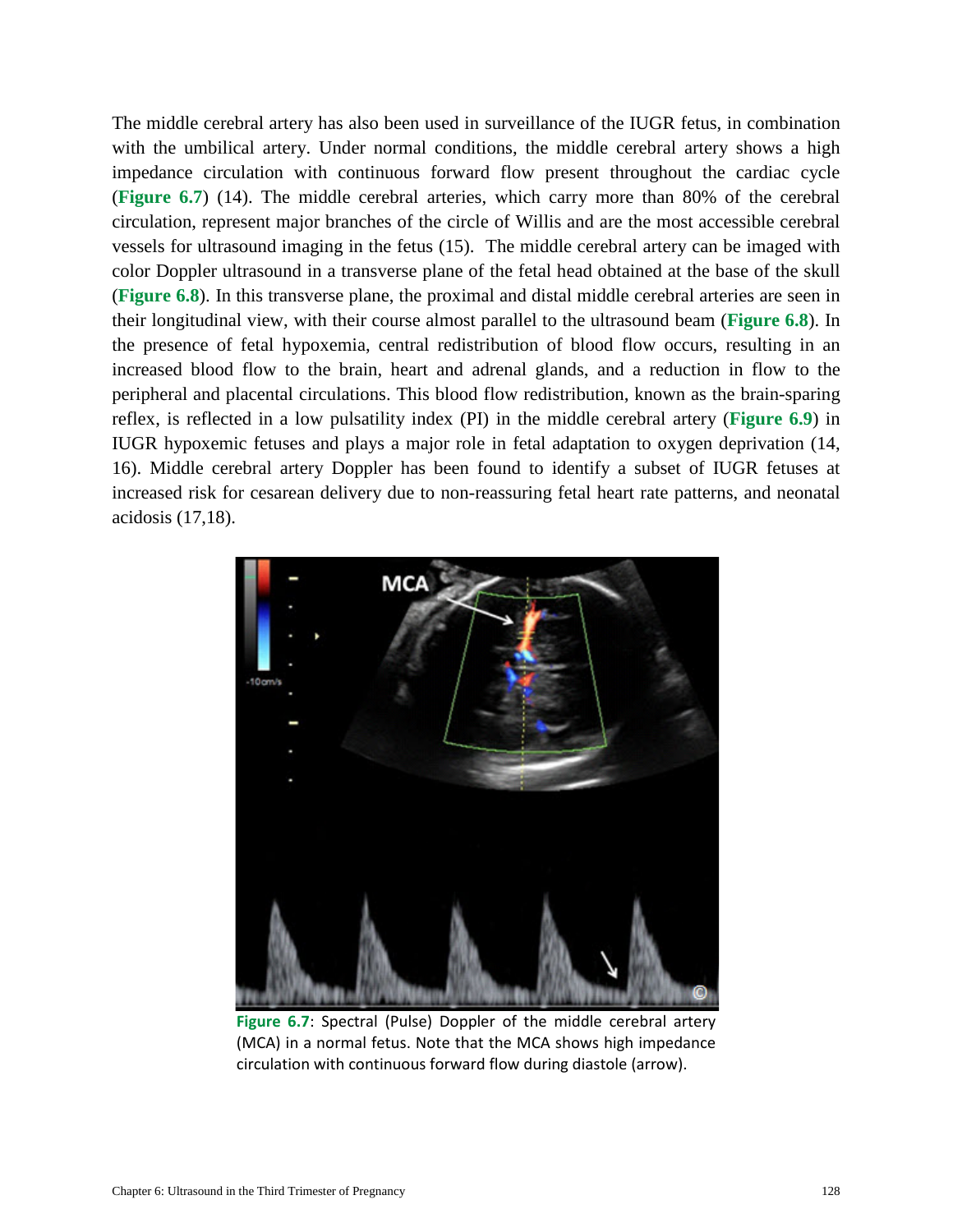

**Figure 6.8**: Transverse plane at the base of the fetal brain with color Doppler mode showing the circle of Willis. Note the course of the middle cerebral arteries (MCA) and posterior cerebral arteries (PCA). The anterior cerebral arteries (ACA) are not seen due to their course perpendicular to the ultrasound beam (dashed arrows).



**Figure 6.9**: Spectral (Pulse) Doppler of the middle cerebral artery in a growth restricted fetus. Note the low impedance circulation (PI = 1.14) (white rectangle) with increased flow during diastole (red double arrows). This represents brain sparing.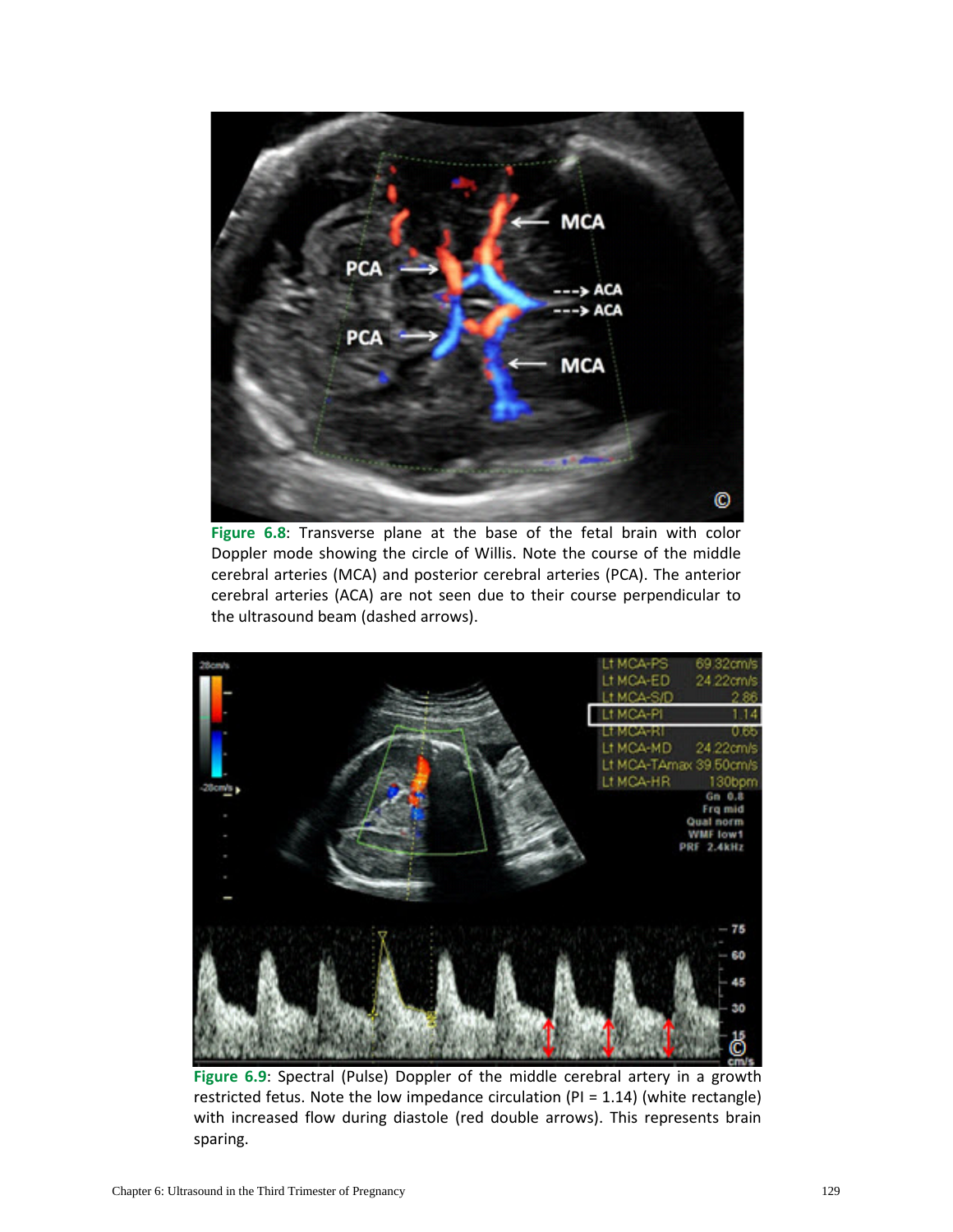## **FETAL MACROSOMIA**

The term fetal macrosomia implies fetal obesity and has been traditionally defined by a fetal weight greater than 4000 or 4500 grams irrespective of gestational age (19). Large for gestational age is a term that is used for the neonatal period and is defined by a birth weight equal to or greater than the  $90<sup>th</sup>$  percentile for a given gestational age (19). Although the risk of neonatal morbidity is increased at birth weights above the 4000 grams threshold, the neonatal risk is markedly increased above the 4500 grams threshold (20,21). It is for this reason that a threshold of 4500 grams is often used for defining fetal macrosomia.

The incidence of macrosomia can be as high as 10% of live births and a number of risk factors predispose for macrosomia; they are listed in **Table 6.3**.

| TABLE 6.3                                           | <b>Predisposing Factors for Neonatal Macrosomia</b> |  |
|-----------------------------------------------------|-----------------------------------------------------|--|
|                                                     |                                                     |  |
| $\overline{\phantom{a}}$                            | Pregestational or gestational diabetes              |  |
| $\overline{\phantom{a}}$                            | Prior history of macrosomia                         |  |
| <b>Maternal obesity</b><br>$\overline{\phantom{a}}$ |                                                     |  |
| $\overline{\phantom{a}}$                            | Increased weight gain during pregnancy              |  |
| $\qquad \qquad \blacksquare$                        | Gestational age greater than 42 weeks               |  |
| -                                                   | Increased maternal birth weight                     |  |
| $\overline{\phantom{a}}$                            | Increased maternal height                           |  |
|                                                     |                                                     |  |

Macrosomia predisposes the mother and the newborn to significant complications including an increased risk for postpartum hemorrhage, birth canal lacerations and cesarean delivery. Fetal trauma includes an increased risk for shoulder dystocia, which may result in brachial plexus injury (Erb-Duchenne palsy).

Ultrasound has been shown to be inaccurate in predicting macrosomia (22,23). Using the Hadlock's formula to predict fetal weight, a mean absolute error of 13% for infants greater than 4,500 g is noted, compared with 8% for non-macrosomic infants (24). Among women without diabetes, ultrasound biometry used to detect macrosomia has a sensitivity of 22-44%, a specificity of 99%, a positive predictive value of 30-44%, and a negative predictive value of 97- 99% (25,26). With birth weight exceeding 4,500 g, only 50% of fetuses weigh within 10% of the ultrasound-derived estimated weight (27), suggesting that the usefulness of ultrasonography for obtaining estimated weights is limited. These limitations are neither operator-dependent nor equipment-dependent (27). One study comparing ultrasound-estimated fetal weight, Leopold maneuvers-estimated weight, and maternal perception of fetal weight in post-term parous women found no statistical differences between the three groups (28).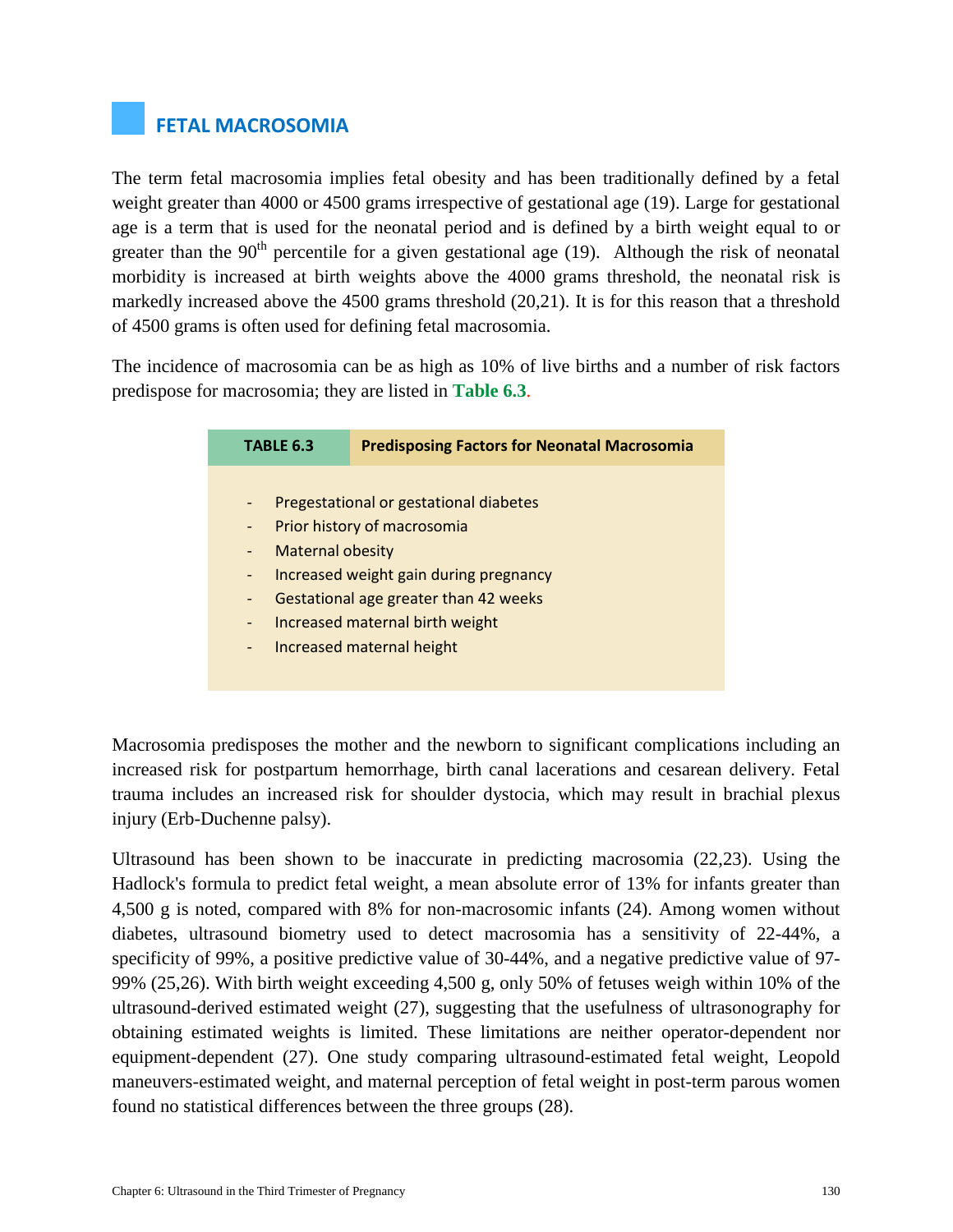On ultrasound examination, the macrosomic fetus will show an increased subcutaneous fat layer that is mostly evident in the abdominal circumference plane (**Figure 6.10**). The abdominal circumference is the most sensitive biometric marker of fetal macrosomia and the first to show such growth abnormality.



**Figure 6.10**: Transverse plane of the fetal abdomen at the level of the abdominal circumference in a macrosomic fetus. Note the increased subcutaneous fat (double arrows).

### **References**:

- 1) Hadlock FP, Harrist RB, Carpenter RJ, Deter RL, Park SK. Sonographic estimation of fetal weight. The value of femur length in addition to head and abdomen measurements. Radiology. 1984 Feb;150(2):535-40
- 2) Chavez MR, Ananth CV, Smulian JC, Yeo L, Oyelese Y, Vintzileos AM. Fetal transcerebellar diameter measurement with particular emphasis in the third trimester: a reliable predictor of gestational age. Am J Obstet Gynecol. 2004 Sep;191(3):979-84
- 3) Demicheva E, Crispi F. Long-Term Follow-Up of Intrauterine Growth Restriction: Cardiovascular Disorders. Fetal Diagn Ther. 2013 Aug 14. [Epub ahead of print]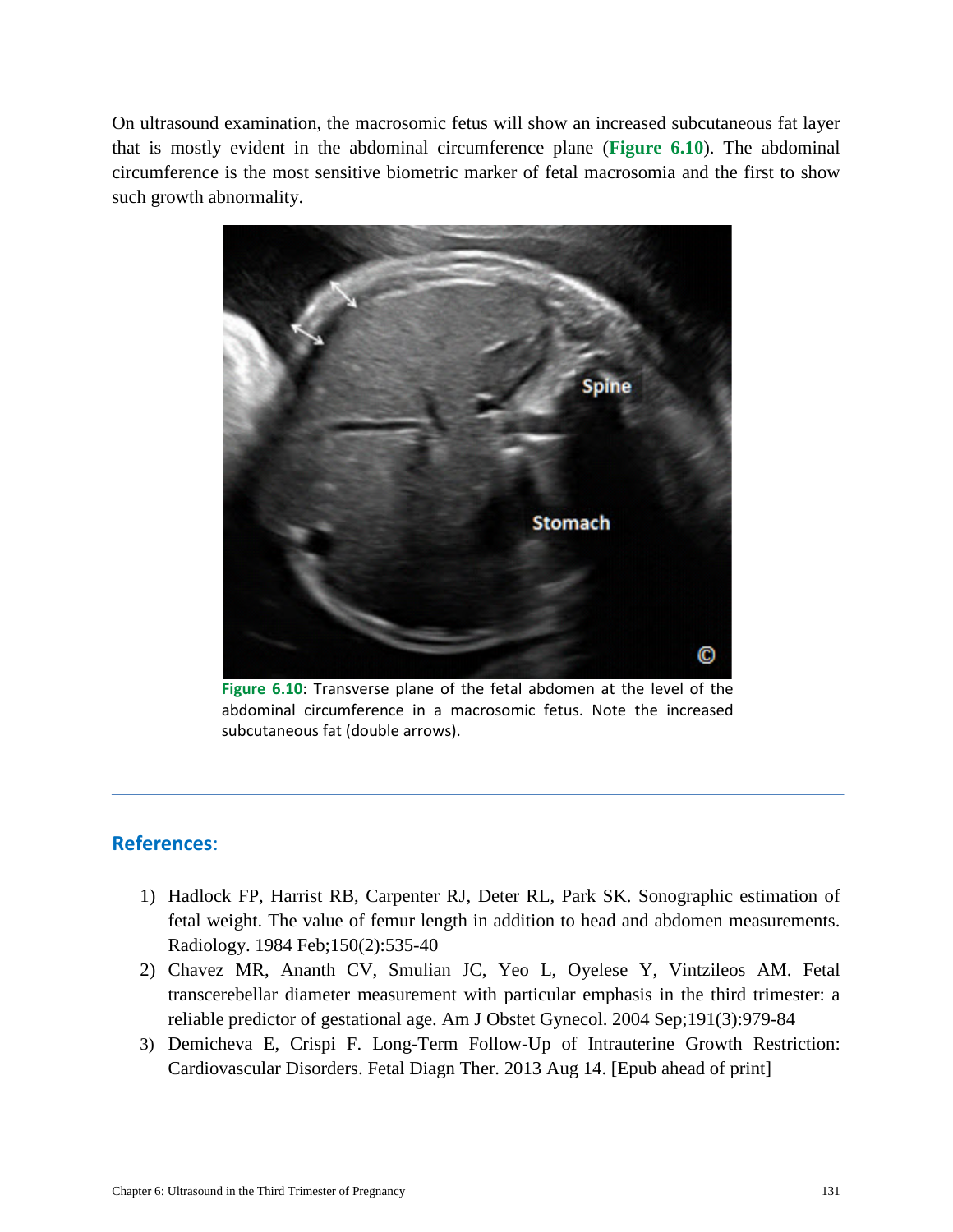- 4) American College of Obstetricians and Gynecologists. Intrauterine growth restriction. Washington (DC): ACOG; 2000. ACOG Practice Bulletin No. 12.
- 5) Bilardo CM, Wolf H, Stigter RH, Ville Y, Baez E, Visser GH, Hecher K. Relationship between monitoring parameters and perinatal outcome in severe, early intrauterine growth restriction. Ultrasound Obstetric Gynecology 2004; 23(2):119-25.
- 6) Baschat AA. Arterial and venous Doppler in the diagnosis and management of early onset fetal growth restriction. Early Hum Dev 2005; 81(11):877-87.
- 7) Cnattingius S, Axelsson O, Lindmark G. Symphysis-fundus measurements and intrauterine growth retardation. Acta Obstet Gynecol Scand 1984;63:335-40
- 8) Alfirevic Z, Neilson P. Doppler ultrasonography in high-risk pregnancies: systematic review with meta-analysis. Am J Obstet Gynecol 1995; 172:1379-87.
- 9) Trudinger BJ. Doppler ultrasonography and fetal well being. In: Reece EA, Hobbins JC, Mahoney M, Petrie RH, eds. Medicine of the Fetus and Mother. Philadelphia: JB Lipincott Co.; 1992.
- 10) Kingdom JC, Burrell SJ, Kaufmann P. Pathology and clinical implications of abnormal umbilical artery Doppler waveforms. Ultrasound Obstet Gynecol 1997; 9(4):271-286.
- 11) Morrow RJ, Adamson SL, Bull SB, Ritchie JW. Effect of placental embolization on the umbilical artery velocity waveform in fetal sheep. Am J Obstet Gynecol 1989; 161(4):1055-1060.
- 12) McIntire DD, Bloom SL, Casey BM, Leveno KJ. Birth weight in relation to morbidity and mortality among newborn infants. N Engl J Med 1999; 340(16):1234-8.
- 13) Copel JA, Reed KL. Doppler ultrasound in Obstetrics and Gynecology. First edition, New York, New York: Raven Press; 1995:187-198.
- 14) Mari G, Deter RL. Middle cerebral artery flow velocity waveforms in normal and smallfor-gestational age fetuses. Am J Obstet Gynecol 1992; 166:1262-1270.
- 15) Veille JC, Hanson R, Tatum K. Longitudinal quantitation of middle cerebral artery blood flow in normal human fetuses. Am J Obstet Gynecol 1993; 169(6):1393-1398.
- 16) Berman RE, Less MH, Peterson EN, Delannoy CW. Distribution of the circulation in the normal and asphyxiated fetal primate. Am J Obstet Gynecol 1970; 108:956-969.
- 17) Severi FM, Bocchi C, Visentin A, Falco P, Cobellis L, et al. Uterine and fetal cerebral Doppler predict the outcome of third trimester small-for-gestational age fetuses with normal umbilical artery Doppler. Ultrasound Obstet Gynecol 2002;19:225-228.
- 18) Cruz-Martinez R, Figueras F, Hernandez-Andrade E, Oros D, Gratacos E. Fetal brain Doppler to predict cesarean delivery for nonreassuring fetal status in term small-forgestational-age fetuses. Obstet Gynecol 2011; 117(3):618-26.
- 19) American College of Obstetricians and Gynecologists. Fetal macrosomia. Washington (DC): ACOG; 2000. ACOG Practice Bulletin No. 22.
- 20) McFarland LV, Raskin M, Daling JR, Benedetti TJ. Erb Duchenne's palsy: a consequence of fetal macrosomia and method of delivery. Obstet Gynecol 1986;68:784- 788